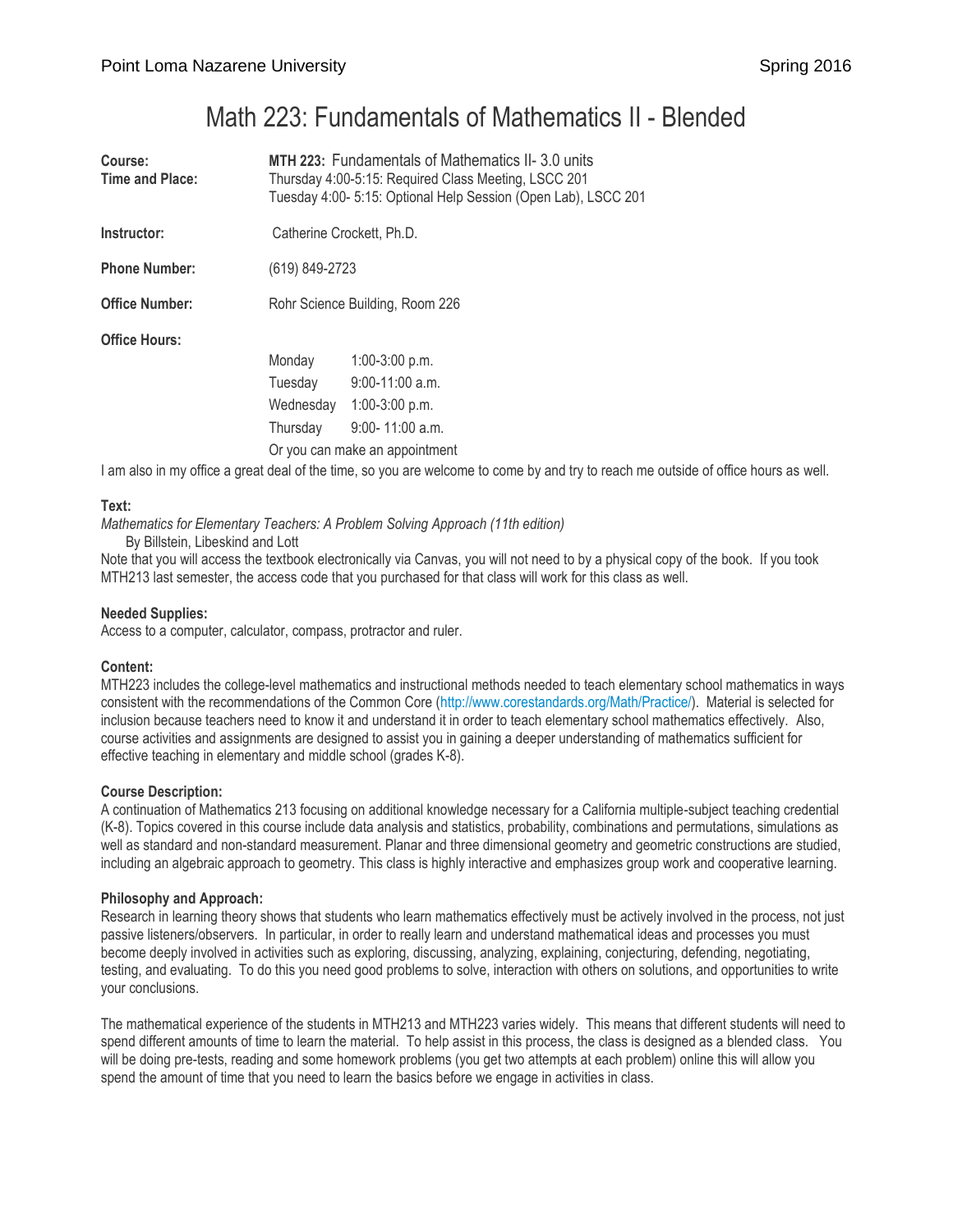# Point Loma Nazarene University Spring 2016

# **Objectives:**

The course is designed to help you:

- acquire knowledge and develop understanding of the conceptual and procedural foundations for teaching elementary school mathematics
- develop the ability to teach mathematics developmentally (i.e., basing procedural knowledge on clear connections with prior conceptual knowledge)
- acquire knowledge and develop ability to create a problem solving environment in the classroom, to set and achieve teaching goals, to stimulate and manage classroom discourse, to use technology effectively, and to make ongoing instructional decisions
- acquire confidence sufficient to teach elementary mathematics positively and enthusiastically

# **Learning Outcomes**

- Students will be able to demonstrate a facility with operations on the integers.
- Students will be able to demonstrate a facility with operations on the rational numbers.
- Students will be able to apply concepts from number theory to solve problems.

# **Grading:**

Your grade for the course is based on:

| Online Homework              | 15%  |
|------------------------------|------|
| Written Homework             | 20%  |
| Review Exercises for Exams   | 5%   |
| 1 in-Class Written Exam      | 25%  |
| <b>Cumulative Final Exam</b> | 35%  |
| Total                        | 100% |

The grading scale for the course is:

|  | А         | в        | C        | D        |
|--|-----------|----------|----------|----------|
|  |           | (87, 90) | (77, 80) | (67, 70) |
|  | [92, 100] | [82, 87] | [72, 77] | [62, 67] |
|  | [90, 92)  | [80, 82) | [70, 72) | [60, 62) |

# **Note that a student who fails both the In-Class Exam and the Final Exam will not pass the class regardless of the total points accumulated.**

# **Graphical Schedule of Assignments**

A graphical representation of assignments can be seen in the schedule below.

# **Credit Hour Information: Distribution of Student Learning Hours**

It is anticipated that you will spend a minimum of 37.5 participation hours per credit hour in your course. The estimated time expectations for this course are shown below:

| Reading: Text and Notes           | 29     |
|-----------------------------------|--------|
| Online Homework                   | 21     |
| In-Class Meeting + Written Exam   | 18.75  |
| Written Homework                  | 27     |
| Exam Preparation (online reviews) | 15     |
| Final Exam                        | 2.5    |
| TOTAL                             | 113.25 |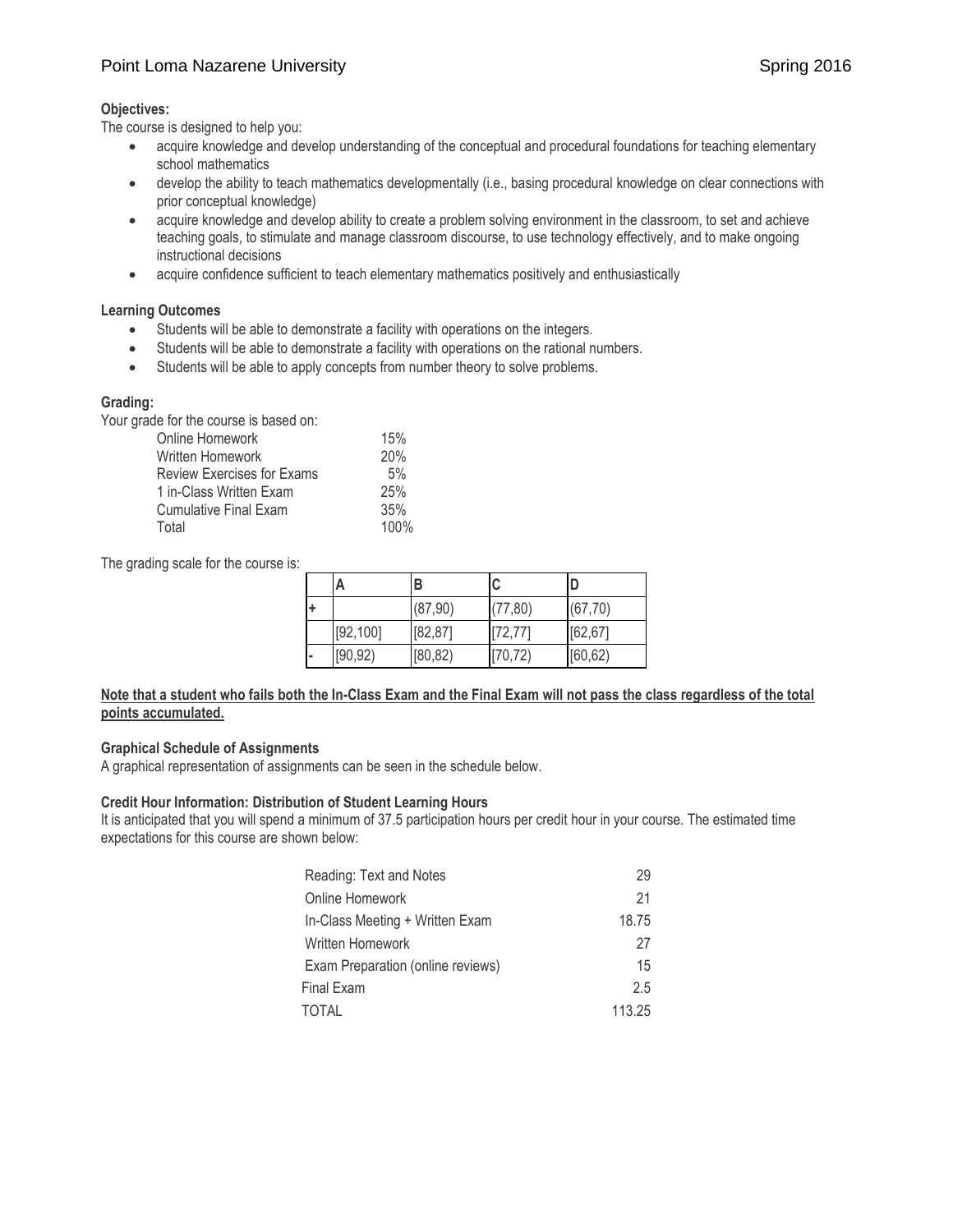# Point Loma Nazarene University Spring 2016

#### **Homework:**

#### You will have two types of homework:

Online Homework - this will be due at 11:59 PM the Wednesday before our class face to face meeting. Your online homework will be graded by the computer. You will have two attempts to work each problem.

Written Homework - this will be **due at the start of class** the next Thursday. No late homework will be accepted except by prior arrangement or with a documented emergency. In your written homework I expect to see calculations using the terminology and methods of the class and not just the answer. A random selection (the same for all people) of the problems will be graded on any homework assignment.

#### **Exams:**

There is one in-class exam. If you do not take an exam you will receive a zero for it. Late exams may be taken only by prior arrangement or with a documented emergency. I must participate in the decision for you to miss an exam, this means that you need to phone me before missing an exam.

#### **Final:**

The final is cumulative and is given on **TUESDAY MAY 3, 4:30-7:00 PM.** The final exam date and time is set by the university at the beginning of the semester and may not be changed by the instructor. Only in the case that a student is required to take three exams during the same day of finals week is an instructor authorized to change the exam date and time for that particular student.

#### **University Mission:**

Point Loma Nazarene University exists to provide higher education in a vital Christian community where minds are engaged and challenged, character is modeled and formed, and service becomes an expression of faith. Being of Wesleyan heritage, we aspire to be a learning community where grace is foundational, truth is pursued, and holiness is a way of life.

#### **Department Mission:**

The Mathematical, Information, and Computer Sciences department at Point Loma Nazarene University is committed to maintaining a curriculum that provides its students with the tools to be productive, the passion to continue learning, and Christian perspectives to provide a basis for making sound value judgments.

#### **Attendance:**

Attendance is expected at each class session. In the event of an absence you are responsible for the material covered in class and the assignments given that day.

Regular and punctual attendance at all classes in which a student is registered is considered essential to optimum academic achievement. Therefore, regular attendance and participation in each course are minimal requirements to be met. There are no allowed or excused absences except as approved in writing by the Provost for specific students participating in certain universitysanctioned activities. Excused absences still count toward the 10%-20% limits, but allow students to make up work, quizzes, or tests missed as a result of a university-sanctioned activity. Activities of a unique nature, such as labs or other activities identified clearly on the syllabus, cannot be made up except in rare instances when instructors have given advanced, written approval for doing so. Whenever the number of accumulated absences in a class, for any cause, exceeds ten (10) percent of the total number of class meetings, the faculty member should send an e-mail to the student and the Vice Provost for Academic Administration (VPAA) warning of attendance jeopardy. If more than twenty (20) percent of the total number of class meetings is reported as missed, the faculty member or VPAA may initiate the student's de-enrollment from the course without further advanced notice to the student. If the date of de-enrollment is past the last date to withdraw from a class, the student will be assigned a grade of W or WF consistent with university policy in the Grading section of the catalog. There are no refunds for courses where a de-enrollment was processed. For more details see the PLNU catalog[: http://catalog.pointloma.edu/content.php?catoid=18&navoid=1278#Class\\_Attendance](http://catalog.pointloma.edu/content.php?catoid=18&navoid=1278#Class_Attendance)

Because this course is a hybrid course, **here is how attendance will be calculated:**

Face to face portion of the class: You must be present on time for the full class for you to be considered present in the face to face meeting.

Online portion of the class: You are expected to work on material online every week. In order to get credit for being "present" in the online portion of the class each week you must complete at least one online homework assignment or exam review assignment (for test weeks) before the due date/time for that week.

If you miss 10% of the class, you will receive a warning. If you miss 20% of the class, you will be automatically deenrolled.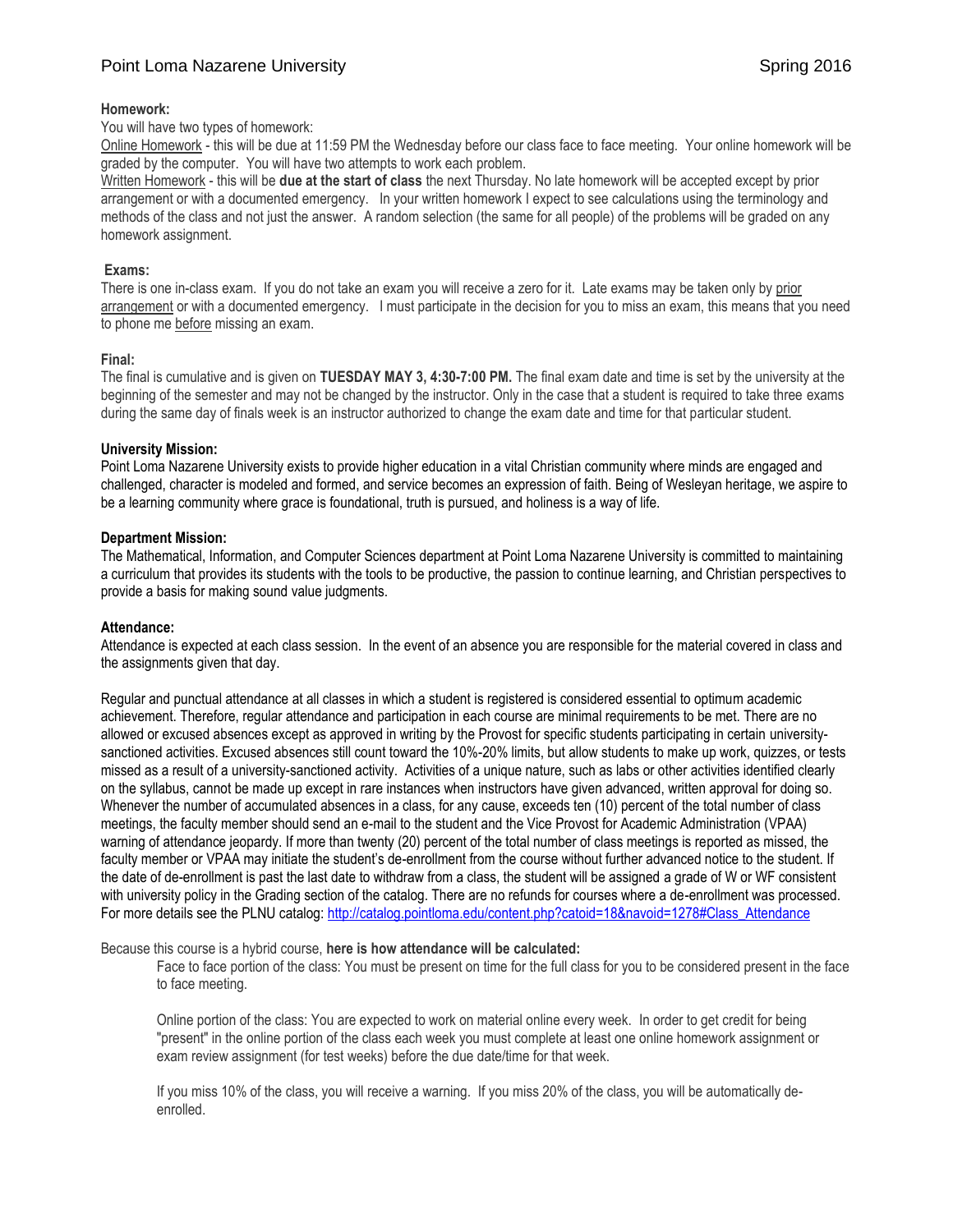# **Class Enrollment:**

It is the student's responsibility to maintain his/her class schedule. Should the need arise to drop this course (personal emergencies, poor performance, etc.), the student has the responsibility to follow through (provided the drop date meets the stated calendar deadline established by the university), not the instructor. Simply ceasing to attend this course or failing to follow through to arrange for a change of registration (drop/add) may easily result in a grade of F on the official transcript.

# **Academic Accommodations:**

While all students are expected to meet the minimum academic standards for completion of their courses as established by the instructors, students with special needs may require academic accommodations. At Point Loma Nazarene University, students requesting academic accommodations must file documentation with the Disability Resource Center (DRC), located in the Bond Academic Center. Students can also reach the Disability Resource Center by phone at 619-849-2486 or by e-mail at [DRC@pointloma.edu](mailto:DRC@pointloma.edu). Once the student files documentation, the Disability Resource Center contacts the student's instructors and provides written recommendations for reasonable and appropriate accommodations to meet the individual needs of the student. This policy assists the university in its commitment to full compliance with Section 504 of the Rehabilitation Act of 1973, the Americans with Disabilities (ADA) Act of 1990, and ADA Amendments Act of 2008, all of which prohibit discrimination against students with special needs and guarantees all qualified students equal access to the benefits of PLNU programs and activities. For more details see the PLNU catalog: http://catalog.pointloma.edu/content.php?catoid=18&navoid=1278#Academic\_Accommodations Students with learning disabilities who may need accommodations should discuss options with the instructor during the first two weeks of class.

# **Academic Honesty:**

The Point Loma Nazarene University community holds the highest standards of honesty and integrity in all aspects of university life. Any violation of the university's commitment is a serious affront to the very nature of Point Loma's mission and purpose. Violations of academic honesty include cheating, plagiarism, falsification, aiding academic dishonesty, and malicious interference. The details of PLNU's meaning of each of these words can be found in the PLNU catalog at:

# [http://catalog.pointloma.edu/content.php?catoid=18&navoid=1278#Academic\\_Honesty](http://catalog.pointloma.edu/content.php?catoid=18&navoid=1278#Academic_Honesty)

A student remains responsible for the academic honesty of work submitted in PLNU courses and the consequences of academic dishonesty beyond receipt of the final grade in the class and beyond the awarding of the diploma. Ignorance of these catalog policies will not be considered a valid excuse or defense. Students may not withdraw from a course as a response to a consequence. A student who is caught cheating on any item of work will receive a zero on that item and may receive an "F" for the semester. See the PLNU Catalog for a further explanation of the PLNU procedures for academic dishonesty [\(http://catalog.pointloma.edu/content.php?catoid=18&navoid=1278#Academic\\_Honesty\)](http://catalog.pointloma.edu/content.php?catoid=18&navoid=1278#Academic_Honesty).

# **Final Exam: Date and Time:**

The final exam date and time is set by the university at the beginning of the semester and may not be changed by the instructor. Only in the case that a student is required to take three exams during the same day of finals week is an instructor authorized to change the exam date and time for that particular student.

# **Copyright Protected Materials:**

Point Loma Nazarene University, as a non-profit educational institution, is entitled by law to use materials protected by the US Copyright Act for classroom education. Any use of those materials outside the class may violate the law.

**Credit Hour:** In the interest of providing sufficient time to accomplish the stated course learning outcomes, this class meets the PLNU credit hour policy for a 3.0 unit class delivered over 15 weeks. Specific details about how the class meets the credit hour requirements can be provided upon request.

# **E-mail and Messages:**

I expect that you regularly use e-mail. I will periodically send you information and updates via e-mail and/or via canvas. In the first week of class you must activate your PLNU e-mail account if you are not currently using it. Please try to send questions about specific problems or course details to me via Canvas so that all members of the class can see the response.

# **Some Tips About This Class:**

- Reading mathematics is a fairly slow process and will require you to read things more than once. Do not get behind, you want to be working on class material most days.
- Read with a pencil in hand. Be sure to fill in details and check the author's computations. It will probably help your studying if you write these calculations in a notebook.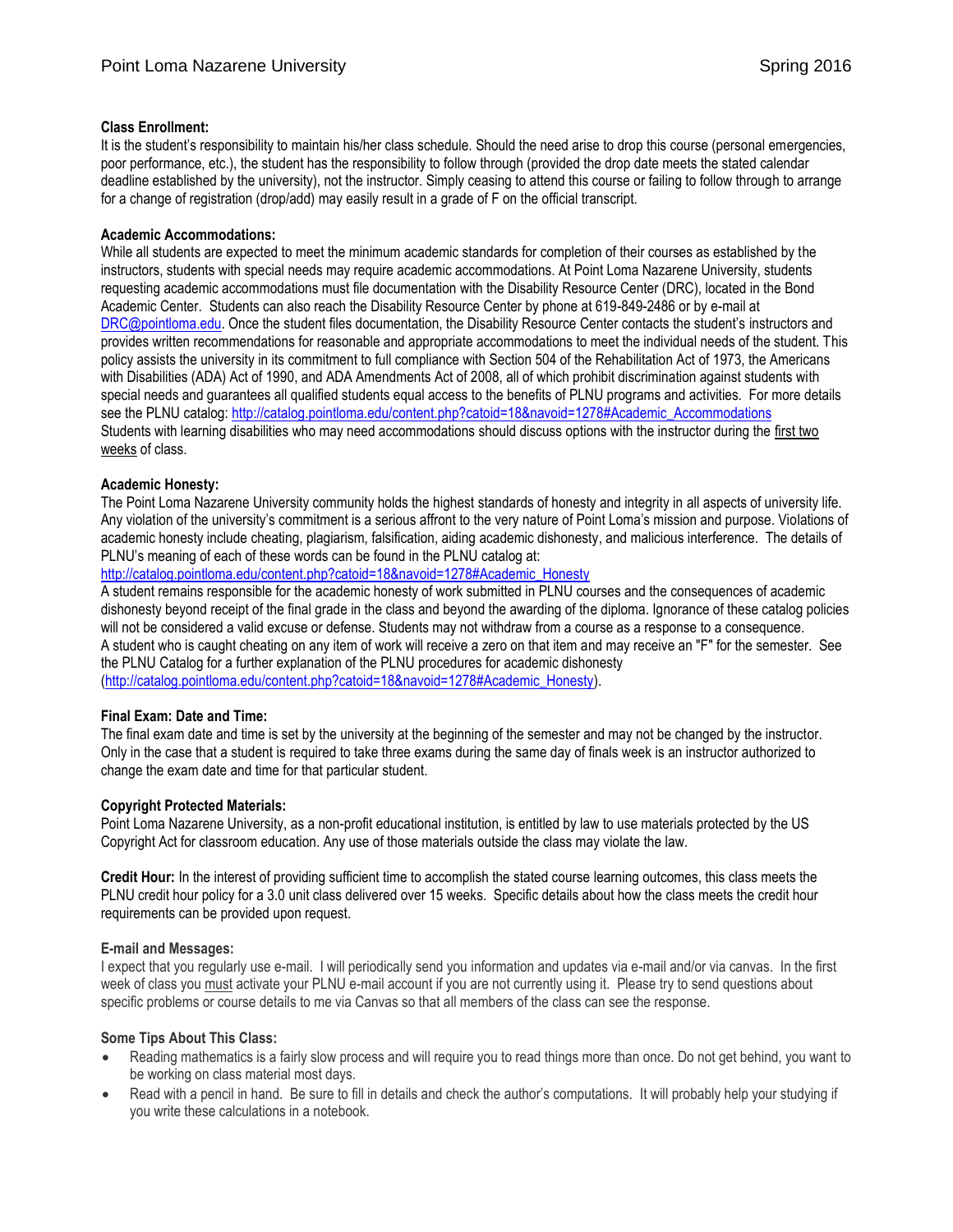# Point Loma Nazarene University **Spring 2016** Spring 2016

- Read the material and work the online problems with the text before attempting quizzes and written homework.
- Work lots of problems. Part of becoming good at mathematics is practice.
- Work in groups. You learn a lot if you have to explain your solution to someone else (we will be doing this in class).
- Stay current with your assignments (cramming won't help)
- If you have a question *ASK*.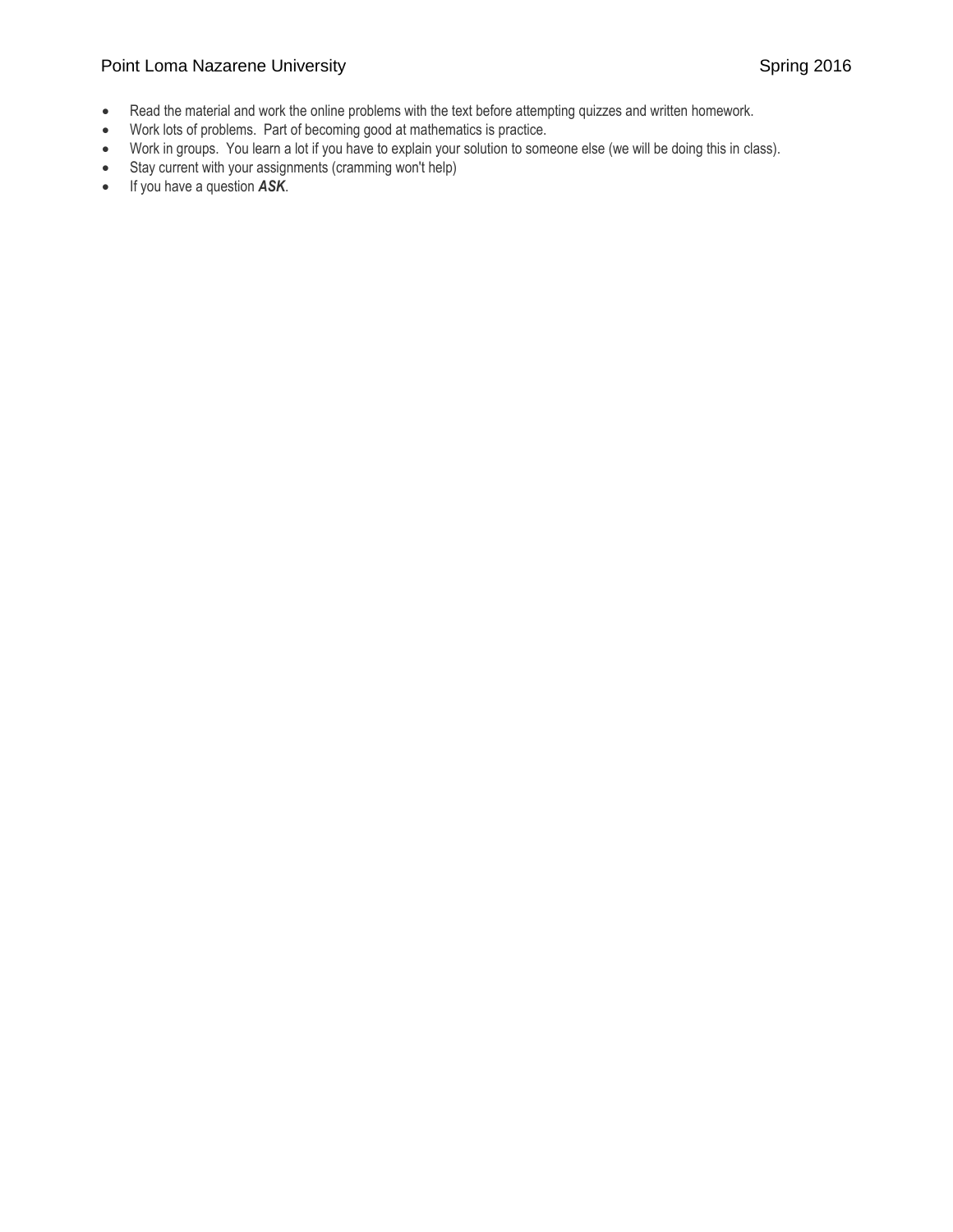# **Weekly Schedule**

| Week                     | Before class (Due<br>at 11:59 on<br>Wednesday) | Tuesday                                                             | In Class-Thursday                       | After Class - Written Homework (Due at the start<br>of class the following Thursday)<br>All homework is drawn from the B list of<br>problems for each section. Be careful that you<br>do the B problems and not the A problems. |
|--------------------------|------------------------------------------------|---------------------------------------------------------------------|-----------------------------------------|---------------------------------------------------------------------------------------------------------------------------------------------------------------------------------------------------------------------------------|
| 1<br>Jan 11              | Nothing                                        | No Open Lab                                                         | Introduction to Chapter<br>9            | None                                                                                                                                                                                                                            |
| $\overline{2}$<br>Jan 18 | 9.1-9.3 online<br>problems                     | Open Lab                                                            | 9.1-9.3 Activities<br>9.4-9.5 Intro     | 9.1B: 2, 5, 6, 9, 10<br>9.2B: 2, 5, 6, 11, 19<br>9.3B: 1, 4, 7, 8                                                                                                                                                               |
| 3                        | 9.4-9.5 online                                 | Open Lab                                                            | 9.4-9.5 Activities                      | 9.4B: 2, 3, 6, 7, 10, 11, 14                                                                                                                                                                                                    |
| <b>Jan 25</b>            | problems                                       |                                                                     | 10.1-10.3 Intro                         | 9.5B: 2, 3, 6, 7, 10, 12                                                                                                                                                                                                        |
| $\overline{4}$<br>Feb 1  | 10.1-10.3 online<br>problems                   | Open Lab                                                            | 10.1-10.3 Activities<br>10.4-10.5 Intro | 10.1B: 1, 4, 5, 7, 11<br>10.2B: 2, 4, 5, 14, 15<br>10.3B: 1, 4, 6, 9, 11                                                                                                                                                        |
| 5                        | $\overline{10}$ .4-10.5 online                 | Open Lab                                                            | 10.4-10.5 Activities                    | 10.4B: 1, 2, 5, 7, 9, 15, 16                                                                                                                                                                                                    |
| Feb 8                    | problems                                       |                                                                     | 11.1-11.2 Intro                         | 10.5B: 2, 5, 6, 14, 15                                                                                                                                                                                                          |
| 6                        | 11.1-11.2 online                               | Open Lab                                                            | 11.1-11.2 Activities                    | 11.1B: 2, 6, 9, 11, 14, 15                                                                                                                                                                                                      |
| Feb 15                   | problems                                       |                                                                     | 11.3-11.4 Intro                         | 11.2B: 3, 8, 9, 16, 19, 20                                                                                                                                                                                                      |
| $\overline{7}$           | 11.3-11.4 online                               | Open Lab                                                            | 11.3-11.4 Activities                    | 11.3B: 1, 2, 8, 9, 11, 12 (a,b,c,d)                                                                                                                                                                                             |
| Feb 22                   | problems                                       |                                                                     | Exam information                        | 11.4B: 2, 4, 5, 6, 9, 12                                                                                                                                                                                                        |
| 8<br>Feb 29              | Exam review<br>problems                        | Open Lab - come<br>with questions to<br>help study for the<br>test. | Exam                                    | None                                                                                                                                                                                                                            |
| Mar 7                    | <b>Spring Break</b>                            |                                                                     |                                         |                                                                                                                                                                                                                                 |
| 9                        | 12.1-12.2 online                               | Open Lab - Test                                                     | 12.1-12.2 Activities                    | 12.1B: 2, 7, 8, 10, 12                                                                                                                                                                                                          |
| Mar 14                   | problems                                       | returned                                                            | 12.2-12.3 Intro                         | 12.2B: 3, 4, 5, 8, 9, 19 (a,b)                                                                                                                                                                                                  |
| 10                       | Work on project                                | Easter Break-No                                                     | Easter Break - No                       | Upload completed project into Canvas. The project                                                                                                                                                                               |
| Mar 21                   |                                                | Open Lab                                                            | <b>Class</b>                            | is due online by noon on Thursday March 31.                                                                                                                                                                                     |
| 11                       | 12.3-12.4 online                               | Open Lab                                                            | 12.3-12.4 Activities                    | 12.3B: 2, 3, 4, 12, 13 (a,b), 14                                                                                                                                                                                                |
| Mar 28                   | problems                                       |                                                                     | Intro to project                        | 12.4B: 3, 4, 5 (a,b), 7, 10, 11                                                                                                                                                                                                 |
| 12                       | 13.1-13.2 online                               | Open Lab                                                            | 13.1-13.2 Activities                    | 13.1B: 1, 3, 5, 7, 8, 15                                                                                                                                                                                                        |
| Apr 4                    | problems                                       |                                                                     | 13.3-13.4 Intro                         | 13.2B: 1, 3, 7, 8, 11                                                                                                                                                                                                           |